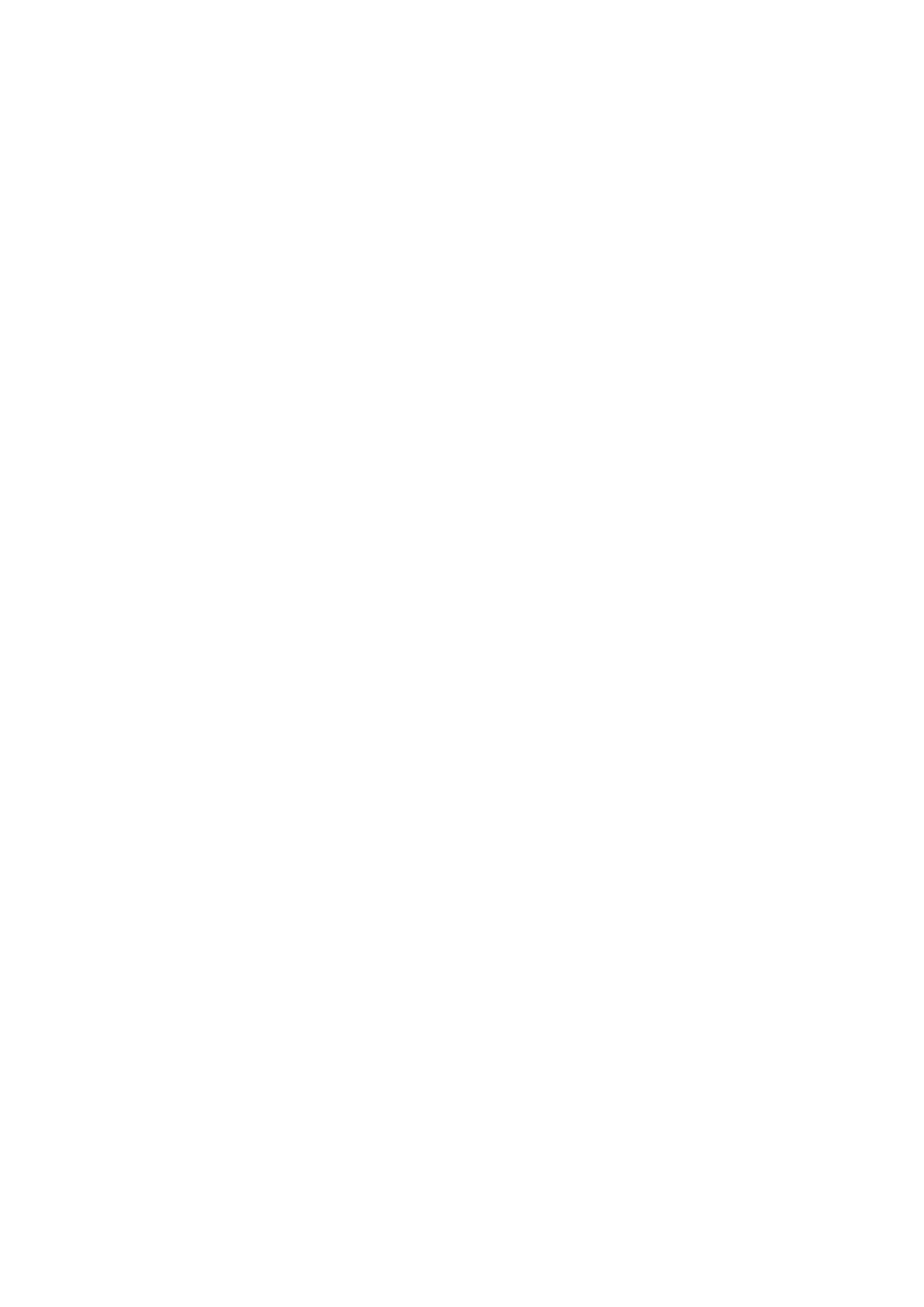*I certify that this public bill, which originated in the Legislative Assembly, has finally passed the Legislative Council and the Legislative Assembly of New South Wales.*

> *Clerk of the Legislative Assembly. Legislative Assembly, Sydney, , 2012*



New South Wales

## **Biofuels Amendment Bill 2012**

Act No , 2012

An Act to amend the *Biofuels Act 2007* to remove the requirement for primary wholesalers selling regular unleaded petrol to ensure that it is E10 from 1 July 2012 and to make a consequential amendment to the *Biofuels Regulation 2007*.

*I have examined this bill and find it to correspond in all respects with the bill as finally passed by both Houses.*

*Assistant Speaker of the Legislative Assembly.*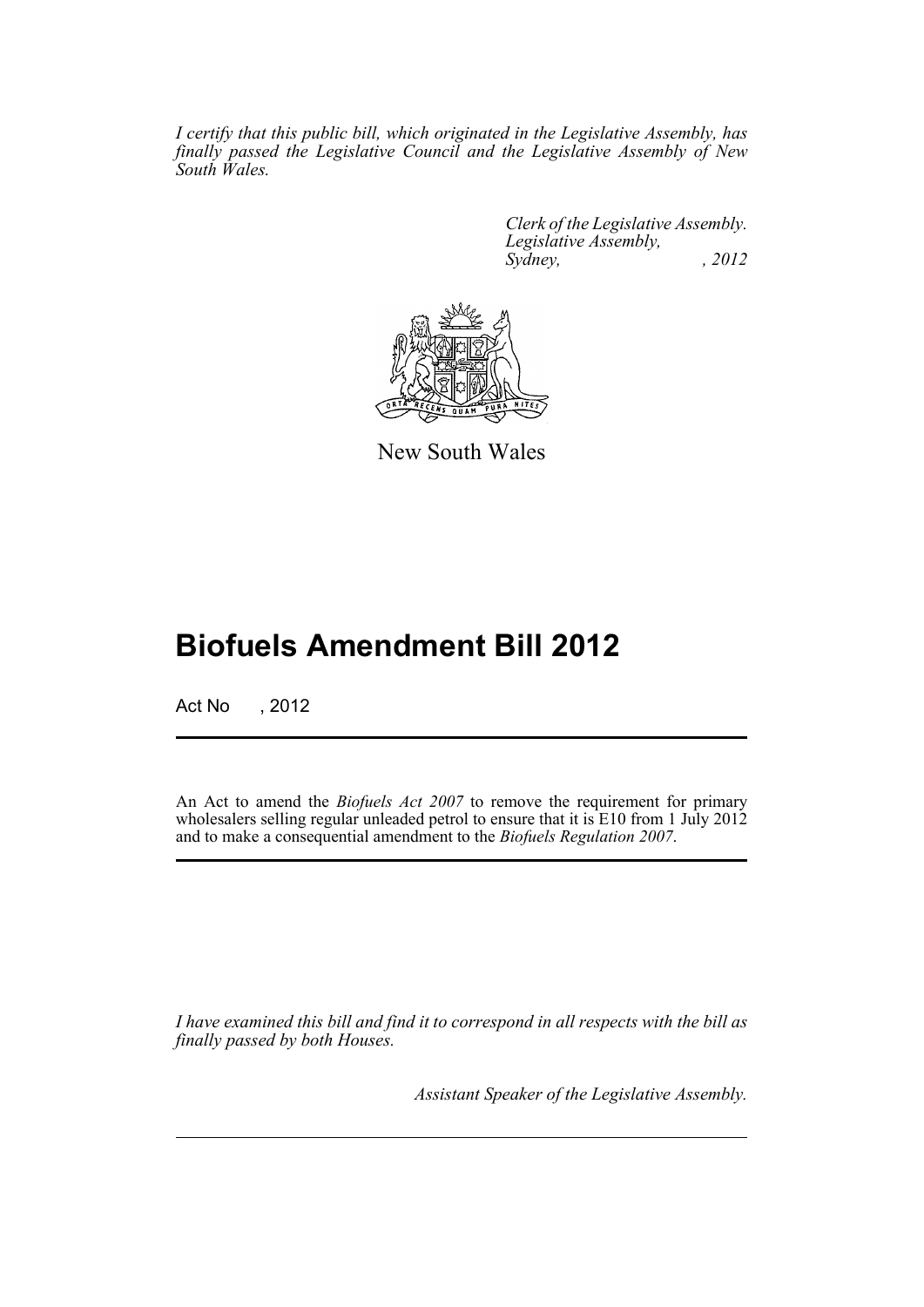Clause 1 Biofuels Amendment Bill 2012

#### <span id="page-3-0"></span>**The Legislature of New South Wales enacts:**

#### **1 Name of Act**

This Act is the *Biofuels Amendment Act 2012*.

#### <span id="page-3-1"></span>**2 Commencement**

This Act commences on the date of assent to this Act.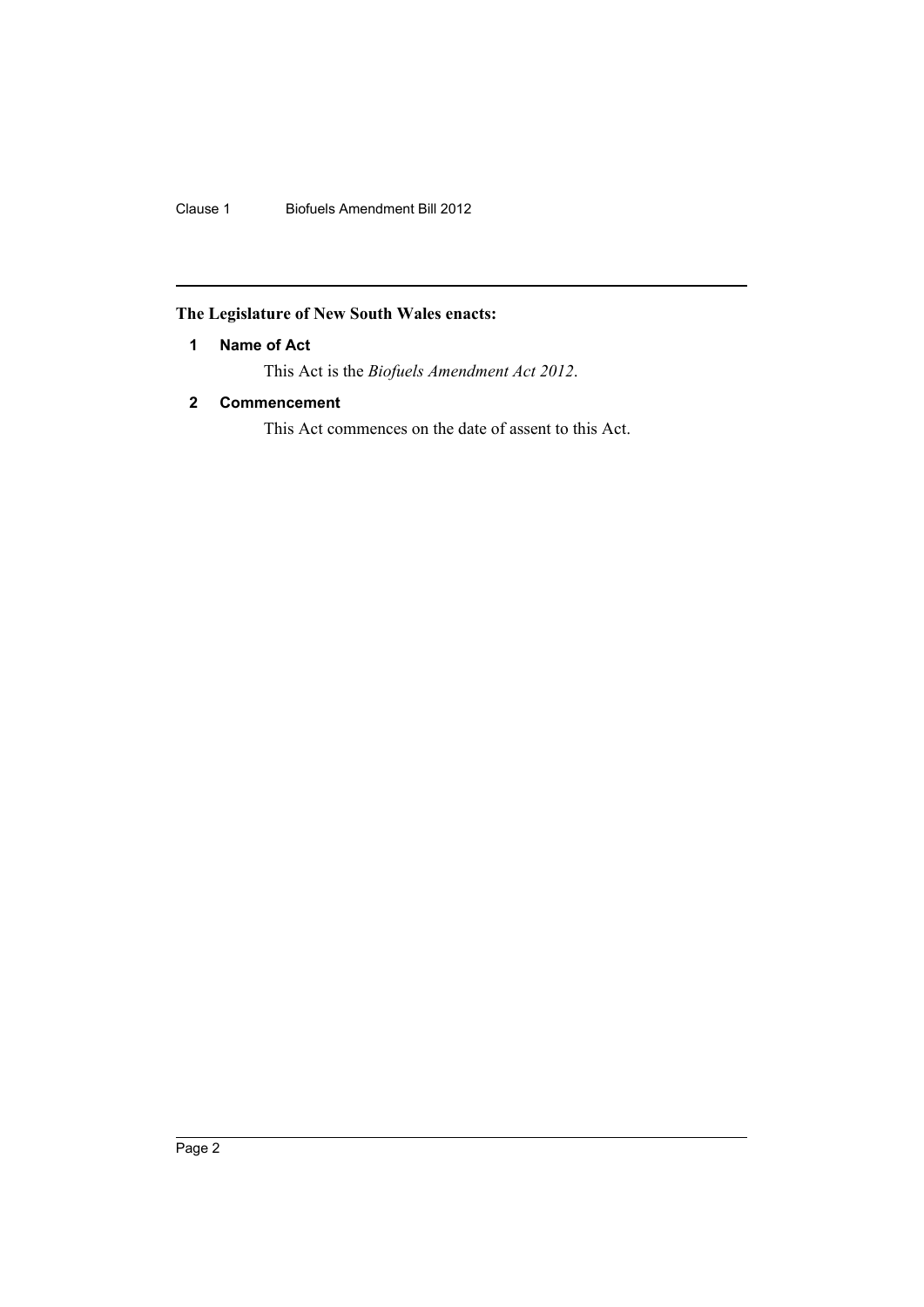Biofuels Amendment Bill 2012

Amendment of Biofuels Act 2007 No 23 Schedule 1

#### <span id="page-4-0"></span>**Schedule 1 Amendment of Biofuels Act 2007 No 23**

**[1] Section 3 Definitions**

Omit "section 6, 7 or 8" from the definition of *minimum biofuel requirement* in section  $3(1)$ .

Insert instead "section 6 or 7".

**[2] Section 8 Regular unleaded petrol to be E10**

Omit the section.

- **[3] Section 16 Business specific exemptions from E10 requirement** Omit the section.
- **[4] Section 24 Expert Panel** Omit section 24 (3) (b).
- **[5] Schedule 1 Savings, transitional and other provisions** Insert at the end of clause 1 (1): any other Act that amends this Act